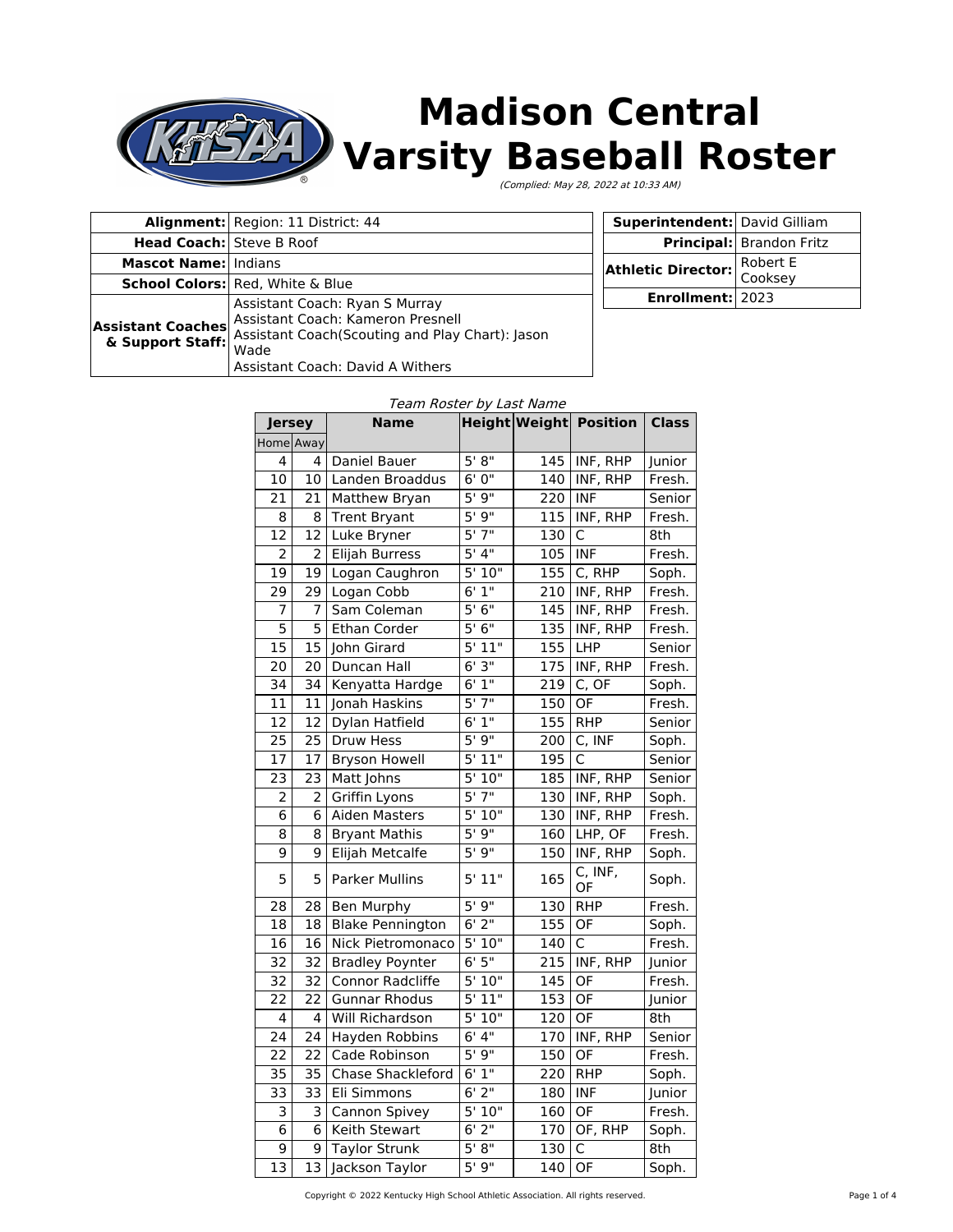## **Madison Central Varsity Baseball Roster**

(Complied: May 28, 2022 at 10:33 AM)

|           | (continued)           |                      |        |     |                               |              |  |  |
|-----------|-----------------------|----------------------|--------|-----|-------------------------------|--------------|--|--|
|           | <b>Name</b><br>Jersey |                      |        |     | <b>Height Weight Position</b> | <b>Class</b> |  |  |
| Home Away |                       |                      |        |     |                               |              |  |  |
| 30        | 30                    | <b>Braden Thomas</b> | 5'9''  | 200 | INF, OF                       | Fresh.       |  |  |
| 1         | 1                     | Carson Travis        | 5' 8"  | 135 | INF, RHP                      | Soph.        |  |  |
| 26        | 26                    | James Tussey         | 6'1"   | 150 | LHP, OF                       | Fresh.       |  |  |
| 17        | 17                    | Kayden Wade          | 5' 8'' | 120 | OF                            | Fresh.       |  |  |
| 15        | 15                    | Landon Ward          | 5' 8"  | 150 | <b>INF</b>                    | Fresh.       |  |  |
| 1         |                       | Peyton Wasch         | 5'7"   | 115 | OF                            | Fresh.       |  |  |
| 14        | 14                    | Ty Zachary           | 5'9''  | 140 | OF. RHP                       | Soph.        |  |  |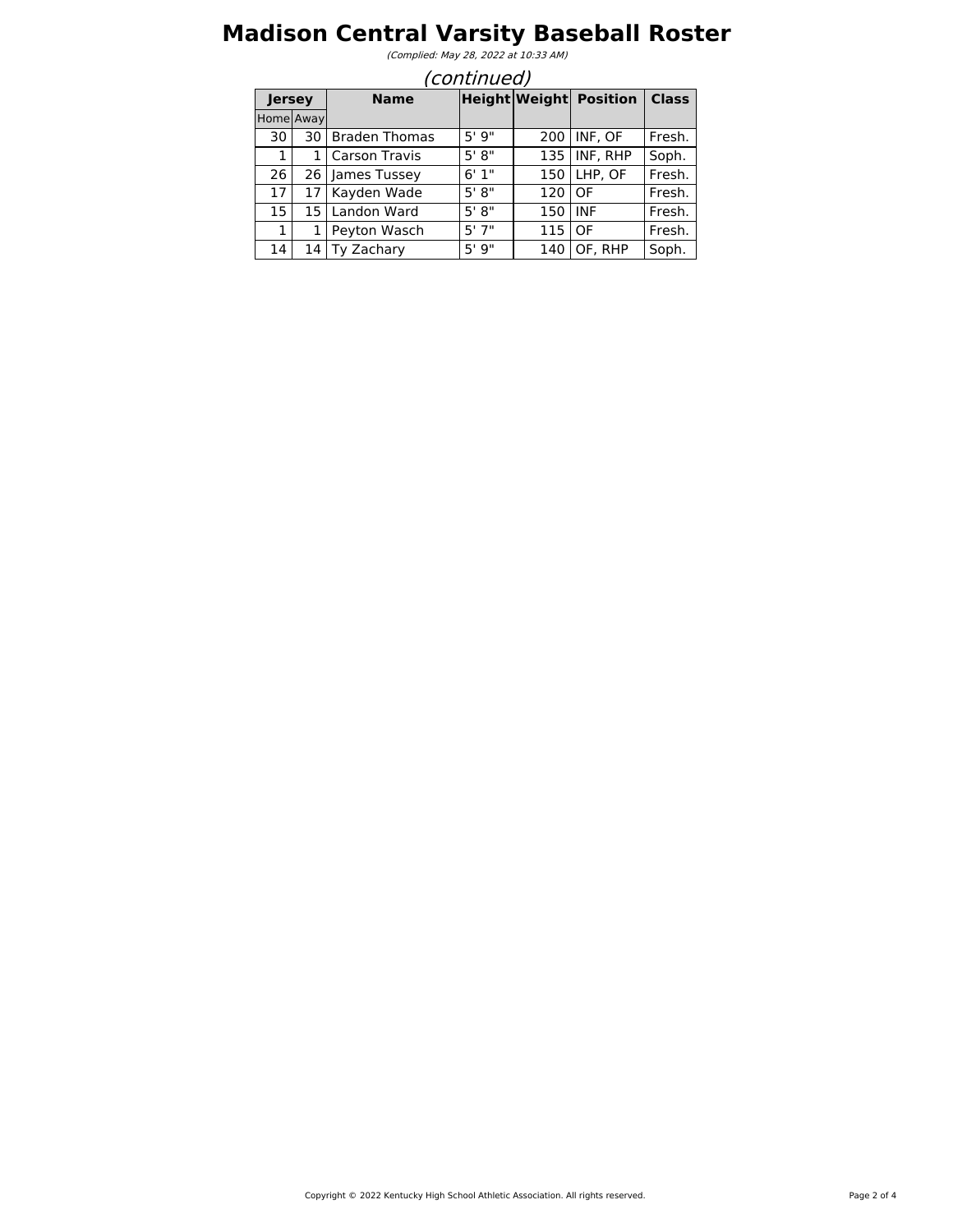## **Madison Central Varsity Baseball Roster**

(Complied: May 28, 2022 at 10:33 AM)

#### (continued)

|                                 | <b>Alignment:</b> Region: 11 District: 44                        | <b>Superintendent:</b> David Gilliam |                                 |
|---------------------------------|------------------------------------------------------------------|--------------------------------------|---------------------------------|
| <b>Head Coach:</b> Steve B Roof |                                                                  |                                      | <b>Principal:</b> Brandon Fritz |
| <b>Mascot Name: Indians</b>     |                                                                  | <b>Athletic Director:</b>            | Robert E                        |
|                                 | <b>School Colors:</b> Red, White & Blue                          |                                      | Cooksey                         |
|                                 | Assistant Coach: Ryan S Murray                                   | Enrollment: 2023                     |                                 |
| <b>Assistant Coaches</b>        | Assistant Coach: Kameron Presnell                                |                                      |                                 |
|                                 | & Support Staff: Assistant Coach(Scouting and Play Chart): Jason |                                      |                                 |
|                                 | Wade                                                             |                                      |                                 |
|                                 | Assistant Coach: David A Withers                                 |                                      |                                 |

| <b>Height Weight Position Class</b><br><b>Jersey</b><br>Home Away<br>$5'$ $7''$<br>115<br>OF<br>Peyton Wasch<br>Fresh.<br>1<br>1<br>5' 8''<br>135<br>INF, RHP<br>Carson Travis<br>Soph.<br>1<br>1<br>5'4''<br>Elijah Burress<br>105<br><b>INF</b><br>Fresh.<br>2<br>2<br>5'7''<br>Griffin Lyons<br>INF, RHP<br>2<br>130<br>Soph.<br>2<br>5'10"<br>Cannon Spivey<br>OF<br>Fresh.<br>3<br>3<br>160<br>5' 8''<br>4<br>4<br>Daniel Bauer<br>145<br>INF, RHP<br>Junior<br>5'10"<br>4<br>4<br><b>Will Richardson</b><br>OF<br>8th<br>120<br>5'6''<br>5<br>INF, RHP<br>5<br>135<br>Fresh.<br><b>Ethan Corder</b><br>C, INF,<br>5<br>5' 11"<br>5<br>165<br><b>Parker Mullins</b><br>Soph.<br>OF<br>5'10"<br>130<br>INF, RHP<br>Fresh.<br>6<br>6<br>Aiden Masters<br>$6'$ 2"<br>170<br>OF, RHP<br>6<br>6<br>Keith Stewart<br>Soph.<br>5'6''<br>INF, RHP<br>7<br>7<br>145<br>Fresh.<br>Sam Coleman<br>5'9''<br>115<br>INF, RHP<br>Fresh.<br>8<br>8<br><b>Trent Bryant</b><br>5'9''<br>$LHP$ , OF<br>160<br>Fresh.<br>8<br>8<br><b>Bryant Mathis</b><br>5'9''<br>INF, RHP<br>9<br>9<br>Elijah Metcalfe<br>150<br>Soph.<br>5' 8''<br>9<br>130<br>9<br><b>Taylor Strunk</b><br>C<br>8th<br>6'0''<br>INF, RHP<br>10<br>140<br>Fresh.<br>10<br>Landen Broaddus<br>5'7''<br>OF<br>150<br>Fresh.<br>11<br>11<br>Jonah Haskins<br>6'1''<br>155<br>12<br>Dylan Hatfield<br><b>RHP</b><br>12<br>Senior<br>5'7''<br>$\mathsf{C}$<br>130<br>8th<br>12<br>12<br>Luke Bryner<br>5'9''<br>OF<br>13<br>13<br>Jackson Taylor<br>140<br>Soph.<br>5'9''<br>14<br>14<br>Ty Zachary<br>140<br>OF, RHP<br>Soph.<br>5' 8''<br><b>INF</b><br>15<br>15<br>Landon Ward<br>150<br>Fresh.<br>5' 11"<br>155<br>15<br>15<br>LHP<br>John Girard<br>Senior<br>5'10"<br>$\mathsf{C}$<br>140<br>16<br>16<br>Nick Pietromonaco<br>Fresh.<br>5' 8''<br>OF<br>17<br>Kayden Wade<br>120<br>Fresh.<br>17<br>$5'$ 11"<br>$\overline{C}$<br>195<br>17<br>17<br><b>Bryson Howell</b><br>Senior<br>$6'$ 2"<br>155<br>OF<br><b>Blake Pennington</b><br>18<br>18<br>Soph.<br>5'10"<br>C, RHP<br>19<br>19<br>155<br>Soph.<br>Logan Caughron<br>6'3''<br>175<br>20<br>Duncan Hall<br>INF, RHP<br>Fresh.<br>20<br>5'9''<br><b>INF</b><br>21<br>220<br>21<br>Matthew Bryan<br>Senior<br>5'9''<br>OF<br>22<br>150<br>22<br>Cade Robinson<br>Fresh.<br>5'11"<br>OF<br><b>Gunnar Rhodus</b><br>153<br>22<br>22<br>Junior<br>5'10''<br>23<br>INF, RHP<br>23<br>Matt Johns<br>185<br>Senior<br>INF, RHP<br>6' 4''<br>24<br>24<br>Hayden Robbins<br>170<br>Senior<br>5'9''<br>25<br>C, INF<br>25<br>Druw Hess<br>200<br>Soph.<br>6'1''<br>26<br>26<br>150<br>LHP, OF<br>Fresh.<br>James Tussey<br>5'9''<br>130<br>28<br>28<br>Ben Murphy<br><b>RHP</b><br>Fresh.<br>6'1''<br>Logan Cobb<br>INF, RHP<br>29<br>29<br>210<br>Fresh. |    |    | <i>i calli Nostei by jersey</i><br><b>Name</b> |       |     |         |        |
|-----------------------------------------------------------------------------------------------------------------------------------------------------------------------------------------------------------------------------------------------------------------------------------------------------------------------------------------------------------------------------------------------------------------------------------------------------------------------------------------------------------------------------------------------------------------------------------------------------------------------------------------------------------------------------------------------------------------------------------------------------------------------------------------------------------------------------------------------------------------------------------------------------------------------------------------------------------------------------------------------------------------------------------------------------------------------------------------------------------------------------------------------------------------------------------------------------------------------------------------------------------------------------------------------------------------------------------------------------------------------------------------------------------------------------------------------------------------------------------------------------------------------------------------------------------------------------------------------------------------------------------------------------------------------------------------------------------------------------------------------------------------------------------------------------------------------------------------------------------------------------------------------------------------------------------------------------------------------------------------------------------------------------------------------------------------------------------------------------------------------------------------------------------------------------------------------------------------------------------------------------------------------------------------------------------------------------------------------------------------------------------------------------------------------------------------------------------------------------------------------------------------------------------------------------------------------------------------------------------------------------------------------------------------------------------------------------------------------------------------------------------------|----|----|------------------------------------------------|-------|-----|---------|--------|
|                                                                                                                                                                                                                                                                                                                                                                                                                                                                                                                                                                                                                                                                                                                                                                                                                                                                                                                                                                                                                                                                                                                                                                                                                                                                                                                                                                                                                                                                                                                                                                                                                                                                                                                                                                                                                                                                                                                                                                                                                                                                                                                                                                                                                                                                                                                                                                                                                                                                                                                                                                                                                                                                                                                                                                 |    |    |                                                |       |     |         |        |
|                                                                                                                                                                                                                                                                                                                                                                                                                                                                                                                                                                                                                                                                                                                                                                                                                                                                                                                                                                                                                                                                                                                                                                                                                                                                                                                                                                                                                                                                                                                                                                                                                                                                                                                                                                                                                                                                                                                                                                                                                                                                                                                                                                                                                                                                                                                                                                                                                                                                                                                                                                                                                                                                                                                                                                 |    |    |                                                |       |     |         |        |
|                                                                                                                                                                                                                                                                                                                                                                                                                                                                                                                                                                                                                                                                                                                                                                                                                                                                                                                                                                                                                                                                                                                                                                                                                                                                                                                                                                                                                                                                                                                                                                                                                                                                                                                                                                                                                                                                                                                                                                                                                                                                                                                                                                                                                                                                                                                                                                                                                                                                                                                                                                                                                                                                                                                                                                 |    |    |                                                |       |     |         |        |
|                                                                                                                                                                                                                                                                                                                                                                                                                                                                                                                                                                                                                                                                                                                                                                                                                                                                                                                                                                                                                                                                                                                                                                                                                                                                                                                                                                                                                                                                                                                                                                                                                                                                                                                                                                                                                                                                                                                                                                                                                                                                                                                                                                                                                                                                                                                                                                                                                                                                                                                                                                                                                                                                                                                                                                 |    |    |                                                |       |     |         |        |
|                                                                                                                                                                                                                                                                                                                                                                                                                                                                                                                                                                                                                                                                                                                                                                                                                                                                                                                                                                                                                                                                                                                                                                                                                                                                                                                                                                                                                                                                                                                                                                                                                                                                                                                                                                                                                                                                                                                                                                                                                                                                                                                                                                                                                                                                                                                                                                                                                                                                                                                                                                                                                                                                                                                                                                 |    |    |                                                |       |     |         |        |
|                                                                                                                                                                                                                                                                                                                                                                                                                                                                                                                                                                                                                                                                                                                                                                                                                                                                                                                                                                                                                                                                                                                                                                                                                                                                                                                                                                                                                                                                                                                                                                                                                                                                                                                                                                                                                                                                                                                                                                                                                                                                                                                                                                                                                                                                                                                                                                                                                                                                                                                                                                                                                                                                                                                                                                 |    |    |                                                |       |     |         |        |
|                                                                                                                                                                                                                                                                                                                                                                                                                                                                                                                                                                                                                                                                                                                                                                                                                                                                                                                                                                                                                                                                                                                                                                                                                                                                                                                                                                                                                                                                                                                                                                                                                                                                                                                                                                                                                                                                                                                                                                                                                                                                                                                                                                                                                                                                                                                                                                                                                                                                                                                                                                                                                                                                                                                                                                 |    |    |                                                |       |     |         |        |
|                                                                                                                                                                                                                                                                                                                                                                                                                                                                                                                                                                                                                                                                                                                                                                                                                                                                                                                                                                                                                                                                                                                                                                                                                                                                                                                                                                                                                                                                                                                                                                                                                                                                                                                                                                                                                                                                                                                                                                                                                                                                                                                                                                                                                                                                                                                                                                                                                                                                                                                                                                                                                                                                                                                                                                 |    |    |                                                |       |     |         |        |
|                                                                                                                                                                                                                                                                                                                                                                                                                                                                                                                                                                                                                                                                                                                                                                                                                                                                                                                                                                                                                                                                                                                                                                                                                                                                                                                                                                                                                                                                                                                                                                                                                                                                                                                                                                                                                                                                                                                                                                                                                                                                                                                                                                                                                                                                                                                                                                                                                                                                                                                                                                                                                                                                                                                                                                 |    |    |                                                |       |     |         |        |
|                                                                                                                                                                                                                                                                                                                                                                                                                                                                                                                                                                                                                                                                                                                                                                                                                                                                                                                                                                                                                                                                                                                                                                                                                                                                                                                                                                                                                                                                                                                                                                                                                                                                                                                                                                                                                                                                                                                                                                                                                                                                                                                                                                                                                                                                                                                                                                                                                                                                                                                                                                                                                                                                                                                                                                 |    |    |                                                |       |     |         |        |
|                                                                                                                                                                                                                                                                                                                                                                                                                                                                                                                                                                                                                                                                                                                                                                                                                                                                                                                                                                                                                                                                                                                                                                                                                                                                                                                                                                                                                                                                                                                                                                                                                                                                                                                                                                                                                                                                                                                                                                                                                                                                                                                                                                                                                                                                                                                                                                                                                                                                                                                                                                                                                                                                                                                                                                 |    |    |                                                |       |     |         |        |
|                                                                                                                                                                                                                                                                                                                                                                                                                                                                                                                                                                                                                                                                                                                                                                                                                                                                                                                                                                                                                                                                                                                                                                                                                                                                                                                                                                                                                                                                                                                                                                                                                                                                                                                                                                                                                                                                                                                                                                                                                                                                                                                                                                                                                                                                                                                                                                                                                                                                                                                                                                                                                                                                                                                                                                 |    |    |                                                |       |     |         |        |
|                                                                                                                                                                                                                                                                                                                                                                                                                                                                                                                                                                                                                                                                                                                                                                                                                                                                                                                                                                                                                                                                                                                                                                                                                                                                                                                                                                                                                                                                                                                                                                                                                                                                                                                                                                                                                                                                                                                                                                                                                                                                                                                                                                                                                                                                                                                                                                                                                                                                                                                                                                                                                                                                                                                                                                 |    |    |                                                |       |     |         |        |
|                                                                                                                                                                                                                                                                                                                                                                                                                                                                                                                                                                                                                                                                                                                                                                                                                                                                                                                                                                                                                                                                                                                                                                                                                                                                                                                                                                                                                                                                                                                                                                                                                                                                                                                                                                                                                                                                                                                                                                                                                                                                                                                                                                                                                                                                                                                                                                                                                                                                                                                                                                                                                                                                                                                                                                 |    |    |                                                |       |     |         |        |
|                                                                                                                                                                                                                                                                                                                                                                                                                                                                                                                                                                                                                                                                                                                                                                                                                                                                                                                                                                                                                                                                                                                                                                                                                                                                                                                                                                                                                                                                                                                                                                                                                                                                                                                                                                                                                                                                                                                                                                                                                                                                                                                                                                                                                                                                                                                                                                                                                                                                                                                                                                                                                                                                                                                                                                 |    |    |                                                |       |     |         |        |
|                                                                                                                                                                                                                                                                                                                                                                                                                                                                                                                                                                                                                                                                                                                                                                                                                                                                                                                                                                                                                                                                                                                                                                                                                                                                                                                                                                                                                                                                                                                                                                                                                                                                                                                                                                                                                                                                                                                                                                                                                                                                                                                                                                                                                                                                                                                                                                                                                                                                                                                                                                                                                                                                                                                                                                 |    |    |                                                |       |     |         |        |
|                                                                                                                                                                                                                                                                                                                                                                                                                                                                                                                                                                                                                                                                                                                                                                                                                                                                                                                                                                                                                                                                                                                                                                                                                                                                                                                                                                                                                                                                                                                                                                                                                                                                                                                                                                                                                                                                                                                                                                                                                                                                                                                                                                                                                                                                                                                                                                                                                                                                                                                                                                                                                                                                                                                                                                 |    |    |                                                |       |     |         |        |
|                                                                                                                                                                                                                                                                                                                                                                                                                                                                                                                                                                                                                                                                                                                                                                                                                                                                                                                                                                                                                                                                                                                                                                                                                                                                                                                                                                                                                                                                                                                                                                                                                                                                                                                                                                                                                                                                                                                                                                                                                                                                                                                                                                                                                                                                                                                                                                                                                                                                                                                                                                                                                                                                                                                                                                 |    |    |                                                |       |     |         |        |
|                                                                                                                                                                                                                                                                                                                                                                                                                                                                                                                                                                                                                                                                                                                                                                                                                                                                                                                                                                                                                                                                                                                                                                                                                                                                                                                                                                                                                                                                                                                                                                                                                                                                                                                                                                                                                                                                                                                                                                                                                                                                                                                                                                                                                                                                                                                                                                                                                                                                                                                                                                                                                                                                                                                                                                 |    |    |                                                |       |     |         |        |
|                                                                                                                                                                                                                                                                                                                                                                                                                                                                                                                                                                                                                                                                                                                                                                                                                                                                                                                                                                                                                                                                                                                                                                                                                                                                                                                                                                                                                                                                                                                                                                                                                                                                                                                                                                                                                                                                                                                                                                                                                                                                                                                                                                                                                                                                                                                                                                                                                                                                                                                                                                                                                                                                                                                                                                 |    |    |                                                |       |     |         |        |
|                                                                                                                                                                                                                                                                                                                                                                                                                                                                                                                                                                                                                                                                                                                                                                                                                                                                                                                                                                                                                                                                                                                                                                                                                                                                                                                                                                                                                                                                                                                                                                                                                                                                                                                                                                                                                                                                                                                                                                                                                                                                                                                                                                                                                                                                                                                                                                                                                                                                                                                                                                                                                                                                                                                                                                 |    |    |                                                |       |     |         |        |
|                                                                                                                                                                                                                                                                                                                                                                                                                                                                                                                                                                                                                                                                                                                                                                                                                                                                                                                                                                                                                                                                                                                                                                                                                                                                                                                                                                                                                                                                                                                                                                                                                                                                                                                                                                                                                                                                                                                                                                                                                                                                                                                                                                                                                                                                                                                                                                                                                                                                                                                                                                                                                                                                                                                                                                 |    |    |                                                |       |     |         |        |
|                                                                                                                                                                                                                                                                                                                                                                                                                                                                                                                                                                                                                                                                                                                                                                                                                                                                                                                                                                                                                                                                                                                                                                                                                                                                                                                                                                                                                                                                                                                                                                                                                                                                                                                                                                                                                                                                                                                                                                                                                                                                                                                                                                                                                                                                                                                                                                                                                                                                                                                                                                                                                                                                                                                                                                 |    |    |                                                |       |     |         |        |
|                                                                                                                                                                                                                                                                                                                                                                                                                                                                                                                                                                                                                                                                                                                                                                                                                                                                                                                                                                                                                                                                                                                                                                                                                                                                                                                                                                                                                                                                                                                                                                                                                                                                                                                                                                                                                                                                                                                                                                                                                                                                                                                                                                                                                                                                                                                                                                                                                                                                                                                                                                                                                                                                                                                                                                 |    |    |                                                |       |     |         |        |
|                                                                                                                                                                                                                                                                                                                                                                                                                                                                                                                                                                                                                                                                                                                                                                                                                                                                                                                                                                                                                                                                                                                                                                                                                                                                                                                                                                                                                                                                                                                                                                                                                                                                                                                                                                                                                                                                                                                                                                                                                                                                                                                                                                                                                                                                                                                                                                                                                                                                                                                                                                                                                                                                                                                                                                 |    |    |                                                |       |     |         |        |
|                                                                                                                                                                                                                                                                                                                                                                                                                                                                                                                                                                                                                                                                                                                                                                                                                                                                                                                                                                                                                                                                                                                                                                                                                                                                                                                                                                                                                                                                                                                                                                                                                                                                                                                                                                                                                                                                                                                                                                                                                                                                                                                                                                                                                                                                                                                                                                                                                                                                                                                                                                                                                                                                                                                                                                 |    |    |                                                |       |     |         |        |
|                                                                                                                                                                                                                                                                                                                                                                                                                                                                                                                                                                                                                                                                                                                                                                                                                                                                                                                                                                                                                                                                                                                                                                                                                                                                                                                                                                                                                                                                                                                                                                                                                                                                                                                                                                                                                                                                                                                                                                                                                                                                                                                                                                                                                                                                                                                                                                                                                                                                                                                                                                                                                                                                                                                                                                 |    |    |                                                |       |     |         |        |
|                                                                                                                                                                                                                                                                                                                                                                                                                                                                                                                                                                                                                                                                                                                                                                                                                                                                                                                                                                                                                                                                                                                                                                                                                                                                                                                                                                                                                                                                                                                                                                                                                                                                                                                                                                                                                                                                                                                                                                                                                                                                                                                                                                                                                                                                                                                                                                                                                                                                                                                                                                                                                                                                                                                                                                 |    |    |                                                |       |     |         |        |
|                                                                                                                                                                                                                                                                                                                                                                                                                                                                                                                                                                                                                                                                                                                                                                                                                                                                                                                                                                                                                                                                                                                                                                                                                                                                                                                                                                                                                                                                                                                                                                                                                                                                                                                                                                                                                                                                                                                                                                                                                                                                                                                                                                                                                                                                                                                                                                                                                                                                                                                                                                                                                                                                                                                                                                 |    |    |                                                |       |     |         |        |
|                                                                                                                                                                                                                                                                                                                                                                                                                                                                                                                                                                                                                                                                                                                                                                                                                                                                                                                                                                                                                                                                                                                                                                                                                                                                                                                                                                                                                                                                                                                                                                                                                                                                                                                                                                                                                                                                                                                                                                                                                                                                                                                                                                                                                                                                                                                                                                                                                                                                                                                                                                                                                                                                                                                                                                 |    |    |                                                |       |     |         |        |
|                                                                                                                                                                                                                                                                                                                                                                                                                                                                                                                                                                                                                                                                                                                                                                                                                                                                                                                                                                                                                                                                                                                                                                                                                                                                                                                                                                                                                                                                                                                                                                                                                                                                                                                                                                                                                                                                                                                                                                                                                                                                                                                                                                                                                                                                                                                                                                                                                                                                                                                                                                                                                                                                                                                                                                 |    |    |                                                |       |     |         |        |
|                                                                                                                                                                                                                                                                                                                                                                                                                                                                                                                                                                                                                                                                                                                                                                                                                                                                                                                                                                                                                                                                                                                                                                                                                                                                                                                                                                                                                                                                                                                                                                                                                                                                                                                                                                                                                                                                                                                                                                                                                                                                                                                                                                                                                                                                                                                                                                                                                                                                                                                                                                                                                                                                                                                                                                 |    |    |                                                |       |     |         |        |
|                                                                                                                                                                                                                                                                                                                                                                                                                                                                                                                                                                                                                                                                                                                                                                                                                                                                                                                                                                                                                                                                                                                                                                                                                                                                                                                                                                                                                                                                                                                                                                                                                                                                                                                                                                                                                                                                                                                                                                                                                                                                                                                                                                                                                                                                                                                                                                                                                                                                                                                                                                                                                                                                                                                                                                 |    |    |                                                |       |     |         |        |
|                                                                                                                                                                                                                                                                                                                                                                                                                                                                                                                                                                                                                                                                                                                                                                                                                                                                                                                                                                                                                                                                                                                                                                                                                                                                                                                                                                                                                                                                                                                                                                                                                                                                                                                                                                                                                                                                                                                                                                                                                                                                                                                                                                                                                                                                                                                                                                                                                                                                                                                                                                                                                                                                                                                                                                 |    |    |                                                |       |     |         |        |
|                                                                                                                                                                                                                                                                                                                                                                                                                                                                                                                                                                                                                                                                                                                                                                                                                                                                                                                                                                                                                                                                                                                                                                                                                                                                                                                                                                                                                                                                                                                                                                                                                                                                                                                                                                                                                                                                                                                                                                                                                                                                                                                                                                                                                                                                                                                                                                                                                                                                                                                                                                                                                                                                                                                                                                 |    |    |                                                |       |     |         |        |
|                                                                                                                                                                                                                                                                                                                                                                                                                                                                                                                                                                                                                                                                                                                                                                                                                                                                                                                                                                                                                                                                                                                                                                                                                                                                                                                                                                                                                                                                                                                                                                                                                                                                                                                                                                                                                                                                                                                                                                                                                                                                                                                                                                                                                                                                                                                                                                                                                                                                                                                                                                                                                                                                                                                                                                 |    |    |                                                |       |     |         |        |
|                                                                                                                                                                                                                                                                                                                                                                                                                                                                                                                                                                                                                                                                                                                                                                                                                                                                                                                                                                                                                                                                                                                                                                                                                                                                                                                                                                                                                                                                                                                                                                                                                                                                                                                                                                                                                                                                                                                                                                                                                                                                                                                                                                                                                                                                                                                                                                                                                                                                                                                                                                                                                                                                                                                                                                 |    |    |                                                |       |     |         |        |
|                                                                                                                                                                                                                                                                                                                                                                                                                                                                                                                                                                                                                                                                                                                                                                                                                                                                                                                                                                                                                                                                                                                                                                                                                                                                                                                                                                                                                                                                                                                                                                                                                                                                                                                                                                                                                                                                                                                                                                                                                                                                                                                                                                                                                                                                                                                                                                                                                                                                                                                                                                                                                                                                                                                                                                 |    |    |                                                |       |     |         |        |
|                                                                                                                                                                                                                                                                                                                                                                                                                                                                                                                                                                                                                                                                                                                                                                                                                                                                                                                                                                                                                                                                                                                                                                                                                                                                                                                                                                                                                                                                                                                                                                                                                                                                                                                                                                                                                                                                                                                                                                                                                                                                                                                                                                                                                                                                                                                                                                                                                                                                                                                                                                                                                                                                                                                                                                 |    |    |                                                |       |     |         |        |
|                                                                                                                                                                                                                                                                                                                                                                                                                                                                                                                                                                                                                                                                                                                                                                                                                                                                                                                                                                                                                                                                                                                                                                                                                                                                                                                                                                                                                                                                                                                                                                                                                                                                                                                                                                                                                                                                                                                                                                                                                                                                                                                                                                                                                                                                                                                                                                                                                                                                                                                                                                                                                                                                                                                                                                 |    |    |                                                |       |     |         |        |
|                                                                                                                                                                                                                                                                                                                                                                                                                                                                                                                                                                                                                                                                                                                                                                                                                                                                                                                                                                                                                                                                                                                                                                                                                                                                                                                                                                                                                                                                                                                                                                                                                                                                                                                                                                                                                                                                                                                                                                                                                                                                                                                                                                                                                                                                                                                                                                                                                                                                                                                                                                                                                                                                                                                                                                 |    |    |                                                |       |     |         |        |
|                                                                                                                                                                                                                                                                                                                                                                                                                                                                                                                                                                                                                                                                                                                                                                                                                                                                                                                                                                                                                                                                                                                                                                                                                                                                                                                                                                                                                                                                                                                                                                                                                                                                                                                                                                                                                                                                                                                                                                                                                                                                                                                                                                                                                                                                                                                                                                                                                                                                                                                                                                                                                                                                                                                                                                 | 30 | 30 | <b>Braden Thomas</b>                           | 5'9'' | 200 | INF, OF | Fresh. |
| $5'$ 10"<br>Connor Radcliffe<br>145<br>OF<br>32<br>32<br>Fresh.                                                                                                                                                                                                                                                                                                                                                                                                                                                                                                                                                                                                                                                                                                                                                                                                                                                                                                                                                                                                                                                                                                                                                                                                                                                                                                                                                                                                                                                                                                                                                                                                                                                                                                                                                                                                                                                                                                                                                                                                                                                                                                                                                                                                                                                                                                                                                                                                                                                                                                                                                                                                                                                                                                 |    |    |                                                |       |     |         |        |
| 6'5''<br>215<br>INF, RHP<br>32<br>32<br><b>Bradley Poynter</b><br>Junior                                                                                                                                                                                                                                                                                                                                                                                                                                                                                                                                                                                                                                                                                                                                                                                                                                                                                                                                                                                                                                                                                                                                                                                                                                                                                                                                                                                                                                                                                                                                                                                                                                                                                                                                                                                                                                                                                                                                                                                                                                                                                                                                                                                                                                                                                                                                                                                                                                                                                                                                                                                                                                                                                        |    |    |                                                |       |     |         |        |
| 6'2''<br>Eli Simmons<br><b>INF</b><br>33<br>33<br>180<br>Junior                                                                                                                                                                                                                                                                                                                                                                                                                                                                                                                                                                                                                                                                                                                                                                                                                                                                                                                                                                                                                                                                                                                                                                                                                                                                                                                                                                                                                                                                                                                                                                                                                                                                                                                                                                                                                                                                                                                                                                                                                                                                                                                                                                                                                                                                                                                                                                                                                                                                                                                                                                                                                                                                                                 |    |    |                                                |       |     |         |        |
| 6'1''<br>34<br>C, OF<br>34<br>219<br>Kenyatta Hardge<br>Soph.                                                                                                                                                                                                                                                                                                                                                                                                                                                                                                                                                                                                                                                                                                                                                                                                                                                                                                                                                                                                                                                                                                                                                                                                                                                                                                                                                                                                                                                                                                                                                                                                                                                                                                                                                                                                                                                                                                                                                                                                                                                                                                                                                                                                                                                                                                                                                                                                                                                                                                                                                                                                                                                                                                   |    |    |                                                |       |     |         |        |

#### Team Roster by Jersey